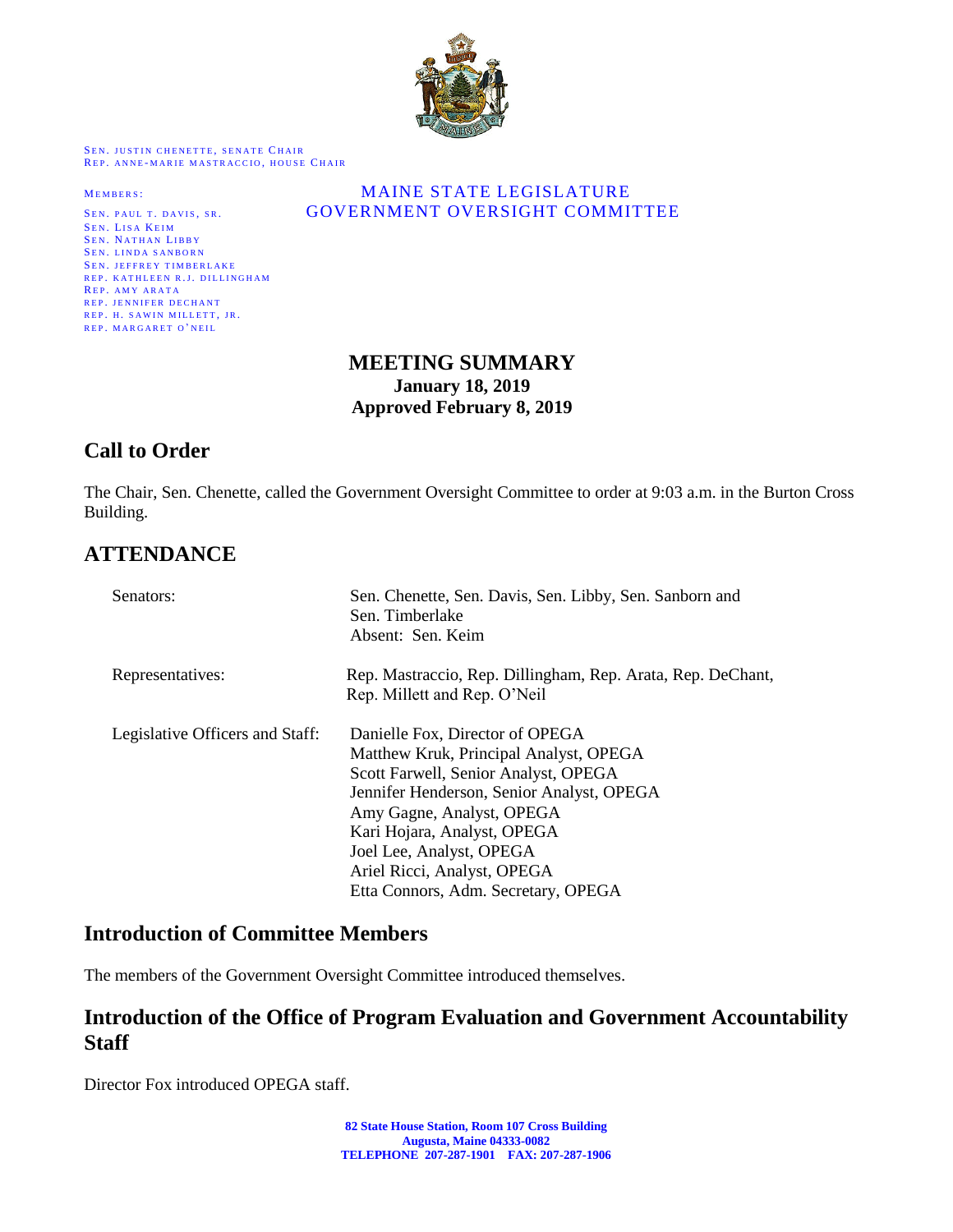## **Committee Orientation**

- **Statutory duties and responsibilities of the Government Oversight Committee and OPEGA GOC and OPEGA Mission Statements**
- **Summary of GOC Key Processes: Review selection process Flow chart Check list tool How review requests are made Overview of the review process Receipt of OPEGA reports Post report actions**
- **Description of GOC/OPEGA Website**

#### **Additional reference documents**

Director Fox summarized Committee orientation documents. The comments or questions from Committee members included:

Sen. Chenette asked if the GOC assessed review requests based on the review request check list for the reviews on the On Deck list. Does OPEGA automatically take topics off the On Deck list when their Work Plan starts to get reduced or does the GOC have to take a topic off the On Deck list and move it to the Work Plan? Director Fox said the GOC has to vote to take topics off the On Deck list. Nothing gets added to the Work Plan, from the On Deck list or a new review request, without a vote from the GOC. Sen. Chenette asked if the On Deck list is a list of topics for further GOC consideration. Director Fox said it is and is a way to ensure that there are always topics that are being evaluated and worked on and that the Committee is always actively engaged.

Sen. Chenette explained the report presentation process. OPEGA will make a report presentation at a GOC meeting and then a separate meeting will be scheduled for public comment on the report. Following the public comment period the GOC will have a work session on the report. Director Fox said the public comment period can be held on the same Committee day and the GOC can hold as many work sessions as they want to discuss the report.

Sen. Chenette wanted to clarify that an endorsement of the report does not mean that the GOC is not taking additional steps in terms of meeting some of the recommendations within the report. For example, reporting out a bill from the Committee to address some of the concerns is a separate vote from the endorsement of the report. Director Fox agreed.

## **Review of Committee Rules of Procedure**

Director Fox said the GOC's Rules generally follow the model committee rules except that the GOC is unique in terms that they do not hold public hearings and work session on LDs. The specific elements of the model committee rules that deal with holding public hearings and work sessions on LDs are not necessary to include in the GOC's Rules in the same way they are for the policy committees. Another difference is the requirement for at least one Senate member to be present for a Committee quorum of 7. The GOC cannot have a quorum without a Senator because of the way the Committee is divided up with six members from the House and six from the Senate and is the reason that issue is not included in the GOC Rules.

Rep. Mastraccio wanted to make the Committee members aware that the GOC co-chairs may permit the consumption of food and beverages in the Committee room.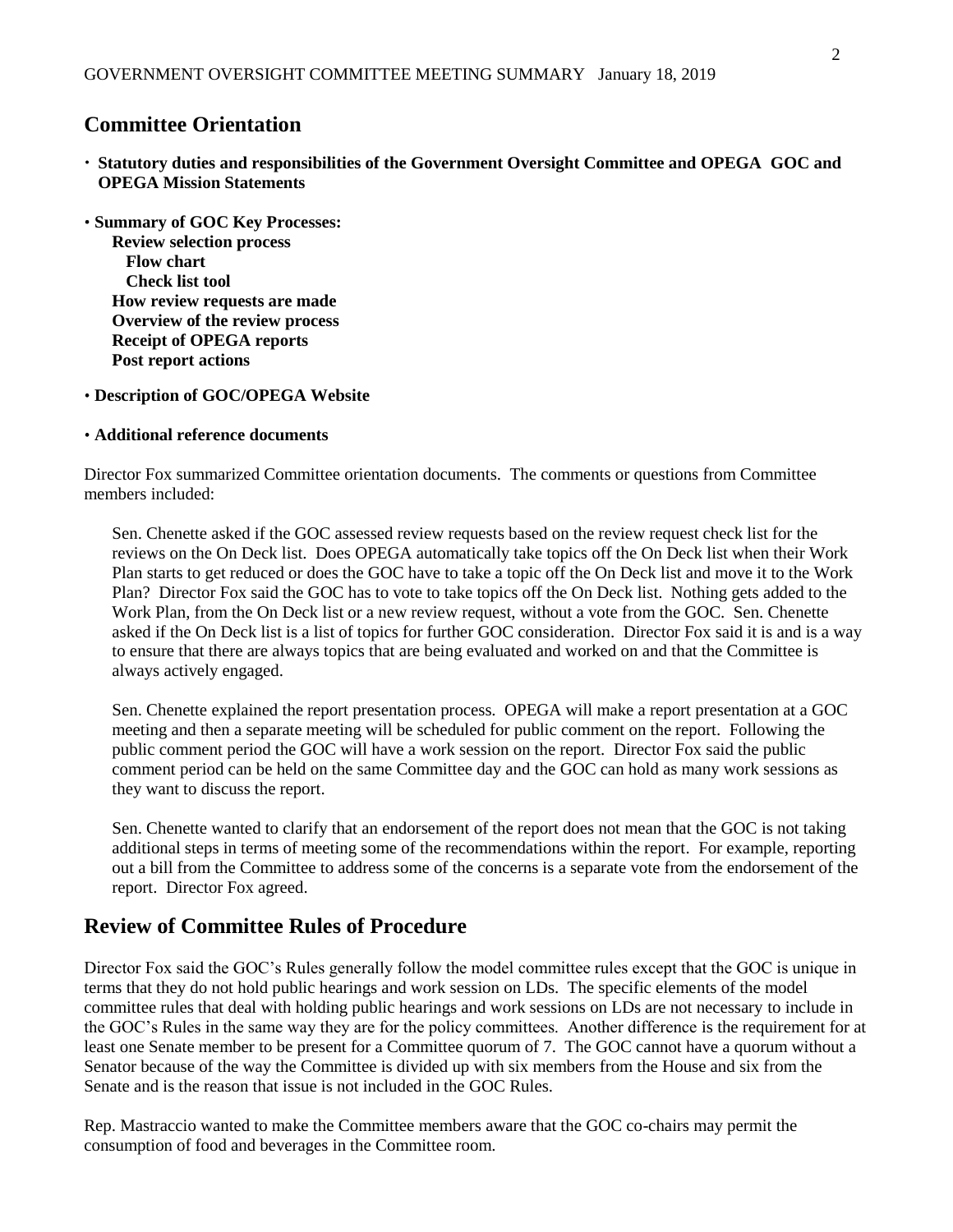Rep. Arata asked for an explanation on absentee voting. Director Fox said absentee voting required advanced approval from the Presiding Officers. If you knew that you were going to be absent and knew there was a particular vote coming up you could request permission to vote in advance and would have to show that you have the permission of the Presiding Officers. She said, from her experience, that happens very rarely and is not something that staff gets involved with. The Chairs, the Committee member and the Presiding Officers need to talk about it.

Rep. Mastraccio recalled that the GOC had some absentee votes when topics were being added to OPEGA's Work Plan and the Committee did not know the results of the vote at the meeting. That was the only time she remembered. Sen. Davis agreed. Rep. Mastraccio thought the only time members voted who were not at a meeting was when the Committee was voting to put topics on the Work Plan, but said, as Chairs, they might want to clarify that issue. Director Fox said it can be made specific in the Committee Rules that that is the only circumstance under which that is allowed and see what the Presiding Officers say as well.

Rep. Mastraccio suggested that the GOC wait to vote on the Rules until their next meeting in order to get clarification on the absentee voting for the GOC. Committee members agreed.

Rep. Millett referred to "6 C. (2) and (3)" of the Rules and asked if Committee members would be allowed coffee during meetings. Sen. Chenette said members were allowed to have coffee and said it is Rep. Mastraccio's and his intent to be very open ended with what the Committee wants to do regarding food and beverages in the Committee Room. Director Fox noted from Rep. Millett's question that the "and" in "6. C. (2)" should be changed to an "or".

Rep. Arata referred to "11. Participation in the Budget Process:" noting that there were three members of the GOC on the Appropriations and Financial Affairs (AFA) Committee and asked if that was going to be an issue. Director Fox said unlike policy committees there is rarely an opportunity for the GOC to go before AFA Committee for a budget subcommittee. Sen. Chenette said during the budget process the GOC would have a say in OPEGA's budget line. Director Fox agreed. Rep. Mastraccio said Director Fox will go before the Legislative Council for OPEGA's budget and for the last session, Senate Chair, Roger Katz, and she went before the Legislative Council with the OPEGA Director. Director Fox said OPEGA and the Law and Reference Library are separate lines in the Legislature's budget, but still go through an approval process with the Legislative Council's Budget Subcommittee and then by the full Legislative Council.

Suggested changes to the GOC's Rules will be made and the Rules will be on the next meeting agenda for consideration and vote.

#### **Report From Director**

#### **Status of projects in process**

Director Fox said the GOC will get an updated Work Plan every meeting, noting that there may be times when there are no changes to the Work Plan and she will let the members know that. If there are changes, she will let the GOC know that as well.

Director Fox referred to the "Phase" column of the Work Plan and said, for example, the **ReEmployME System** topic is a review added to the work plan last year and is in the Preliminary Research phase. OPEGA is hoping that within the next several weeks to bring the Committee a report on their preliminary research and have the GOC determine where they should go from there based on the information provided by OPEGA. If the Committee recommends going forward with a full evaluation then OPEGA will be asking that the GOC provide them with their comments on the scope and direction of the review or whether they do not want any further action taken. The Director said that will be coming before the Committee within the next few weeks.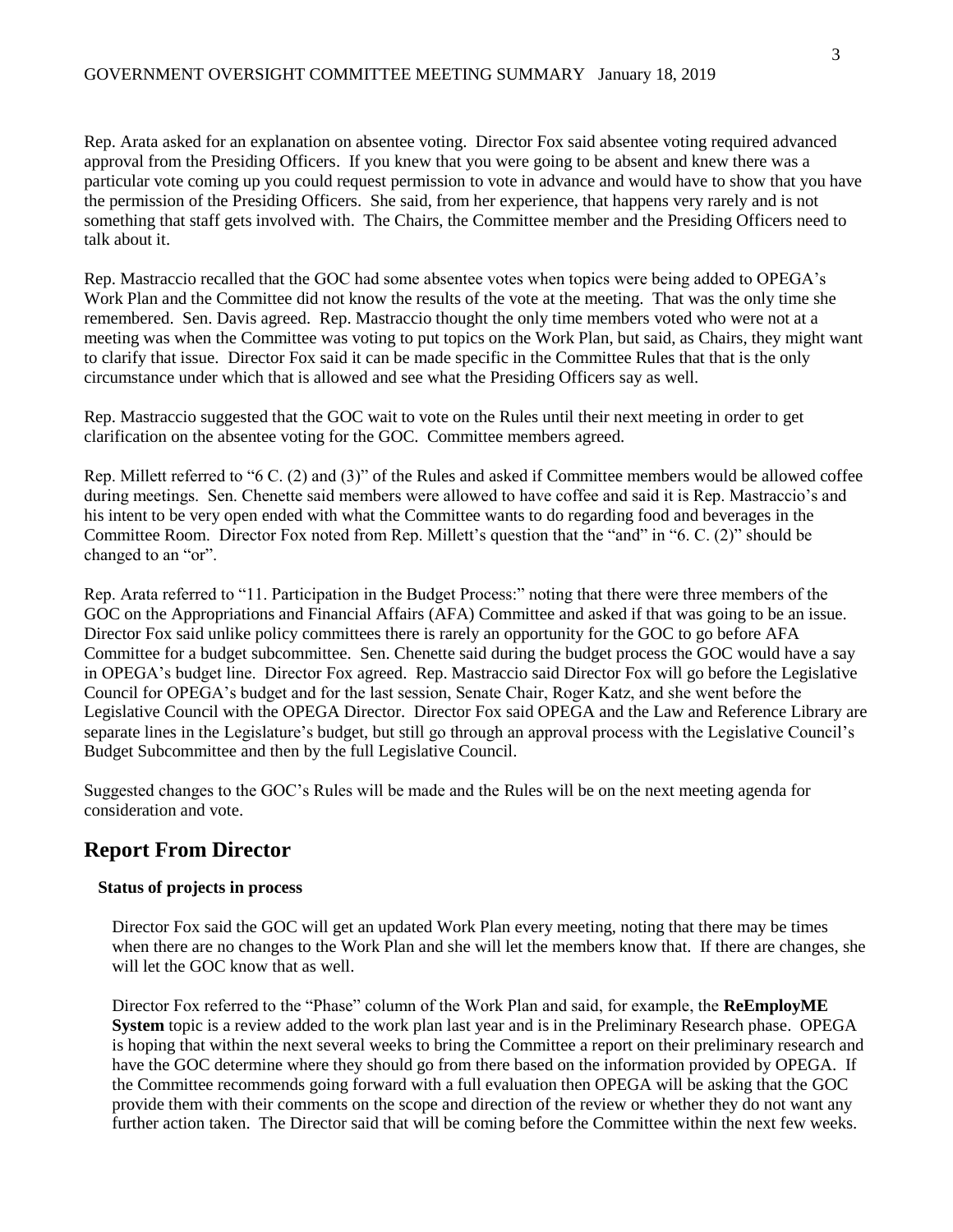The **Child Protective Perspective Special Project** is a two part review. After the information brief on the death of two children was presented to the GOC last year, and after several work sessions and comments from the public and Department, the GOC tasked OPEGA with looking at two issues. One was to gain perspective from front line child protective workers who are in the field, or office, making decisions about child safety. That part of the Special Project is in the reporting phase and the GOC will be receiving that report in early February. The second part of this review was to evaluate where the Administration was on their own initiatives. One of the things that DHHS presented in response to the report was that they had decided, amongst themselves, what they were going to do to improve the child protective service systems and OPEGA was going to check on how those were being implemented. OPEGA is in the preliminary research phase on that part of the review and because of the recent change in Administration is not clear whether the new Administration will be going forward with the initiatives that were identified by the previous Administration.

**Employment Tax Increment Financing (ETIF)** is in the reporting phase and will be presented to the GOC at the January 25<sup>th</sup> meeting. The **Maine Capital Investment Credit** is another full evaluation tax review that is in the planning phase and OPEGA is doing fieldwork on **BETE and BETR**.

**Maine Citizen Initiative Process** has evolved a little over time. When it was originally put forward it was related to the York County Casino question and then evolved into a broader review of the direct initiative process. Rep. Dillingham asked when the original request for the review was made. Rep. Mastraccio said the first request of a review of the York County Casino was by Sen. Katz in 2017. The second request to review the process was requested by Rep. Pierce in October and approved in November, 2017. At the time Rep. Pierce's request for the review was approved there were other topics on OPEGA's Work Plan and the Committee's vote on the review request included that the other reviews in progress needed to be worked on first and then the Child Protective and Sales of Timber review requests came up and the GOC discussed and agreed where OPEGA would focus their work.

Sen. Chenette referred to the "Planned" section of the Work Plan and asked if that was referencing On Deck or is it still part of the Work Plan. Does "Planned" mean the GOC directed the topic to be put on the back bench. Director Fox said she would have to get back to the Committee regarding that question and would like the opportunity to research it rather than speak out of turn. Rep. Mastraccio said over the past four years issues come up that take precedence over other things because of the immediacy of some of the matters. She said some of the topics on the On Deck list have been on the list for four or five years and some of the issues have been resolved in other ways so the previous Committee went through the On Deck list and voted many topics off the list. The GOC will, in discussion of their Work Plan and On Deck list, see that progression and where they ended up. The Committee evaluates the Work Plan every two years and review of the topics will be done with more information provided regarding the GOC's current projects.

Rep. Dillingham referred to the "#" column of the Work Plan and asked if it was by priority or is it how they ended up on the plan. She referred to the Maine Citizen Initiative Process noting that review was in the preliminary research phase and asked if it was still ongoing or is it in a holding pattern. Is there still preliminary research being conducted and then the review will move to the next phase when complete. Director Fox said there was a point where OPEGA had a little bit of a lull in their work so began working on the review. Then other projects were assigned as a priority and OPEGA Analysts were assigned to reviews that were further along or identified as priority. When those reviews are complete and OPEGA resources are freed up, without any direction from the GOC, OPEGA would continue on with where they left off in their work on the Maine Citizen Initiative Process. Director Fox said the numbers have nothing to do with priority of the review and do not represent anything.

Rep. Millett asked if the Completed projects were those that were authorized and undertaken during the 128<sup>th</sup> Legislative Session only. Director Fox thought it would be helpful to have the date the review was reported. She would welcome Committee members' input on what information would be helpful to add to the Work Plan. She will add the information of when the review was reported to the Work Plan. Rep. Millett said he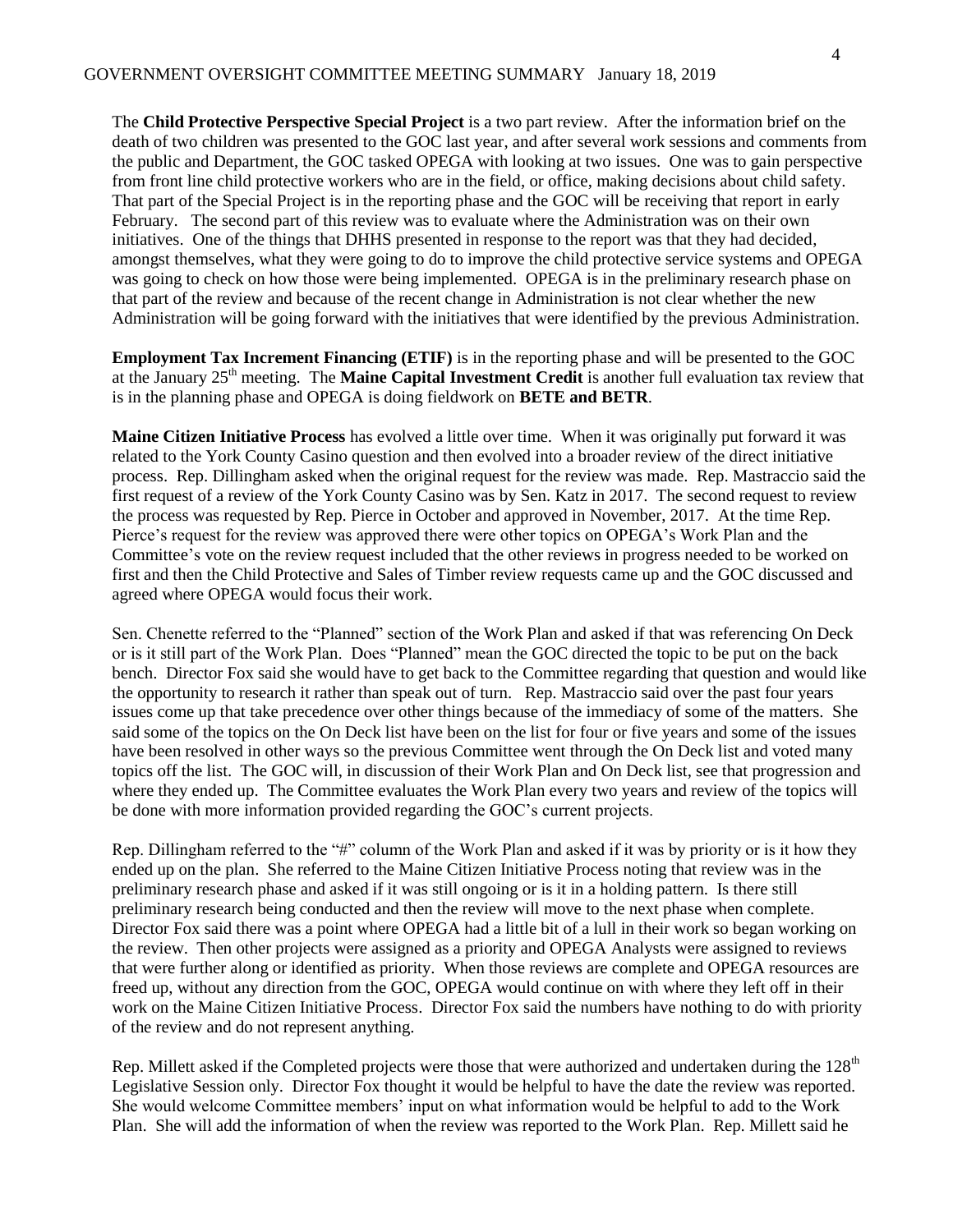was interested in the 128<sup>th</sup> because remembered some of the issues and thought a disposition column or action taken column would also be helpful to know. Director Fox said she will add that information.

Rep. Mastraccio thought Rep. Millett's suggestions were excellent and said the date a review began might also be helpful information to add because it would give people a better picture of how long the process takes in reviews.

Sen. Chenette said the GOC will be having another discussion regarding the Work Plan and setting their priorities as a Committee at a future meeting.

Director Fox explained that the topics on the On Deck list are not planned reviews, but are topics for the GOC to consider adding to the Work Plan. The topics had been brought before the GOC and OPEGA has done some initial research on them. The information related to each topic will give the new Committee members an idea of the initial information OPEGA will provide to give them ideas to discuss if the topics were to be moved on to the Work Plan.

#### **Update on certain action items from 128th GOC**

Director Fox referred members to the two letters from the  $128<sup>th</sup>$  GOC. At the end of the  $128<sup>th</sup>$  the Committee received the Temporary Assistance for Needy Families (TANF) report and the information brief on the Sales of Timber From Public Lands and recognizing that it was the end of the Legislature and wanted their recommendations and what they found to go somewhere so decided to write letters to the 129<sup>th</sup> Agriculture, Conservation and Forestry Committee and Health and Human Services Committee regarding the reports. She wanted to make the GOC aware of the correspondence.

#### **Status of OPEGA budget**

Director Fox said she wanted the members of the Committee to have the information for OPEGA's budget so they could have the opportunity to review it for discussion at a future meeting.

Director Fox referred to the report provided to the GOC from the 128<sup>th</sup> Joint Standing Committee on Taxation. It is their Tax Expenditure Review required by statute and is prepared on an annual basis every December. The GOC/OPEGA provides the Taxation Committee expedited reviews of certain tax expenditures. The Taxation Committee reviews those expenditures and makes recommendations about whether they should continue, if the objectives are being met, etc.

Sen. Chenette asked whose responsibility it is to act on the recommendations in the report, is it the Taxation Committee or the GOC. Director Fox said the Taxation Committee is authorized to report out legislation based on the report. Every July the GOC provides the Taxation Committee an updated list of expedited tax expenditures, which is a briefer review of what the expenditures do, and then the Taxation Committee looks at them in more depth. They are usually broken down by what the objective of what that tax expenditure program is or the rational. The GOC receives these reports from the Taxation Committee based on what information the GOC gave them in July. Rep. Mastraccio noted that the GOC can report out legislation at any time based on the work the GOC Committee is doing.

#### **Unfinished Business**

None

## **Planning for Upcoming Meetings**

January 25<sup>th</sup> – presentation of Employment Tax Increment Financing Program Report Development of annual work plan (for discussion on 2/8)